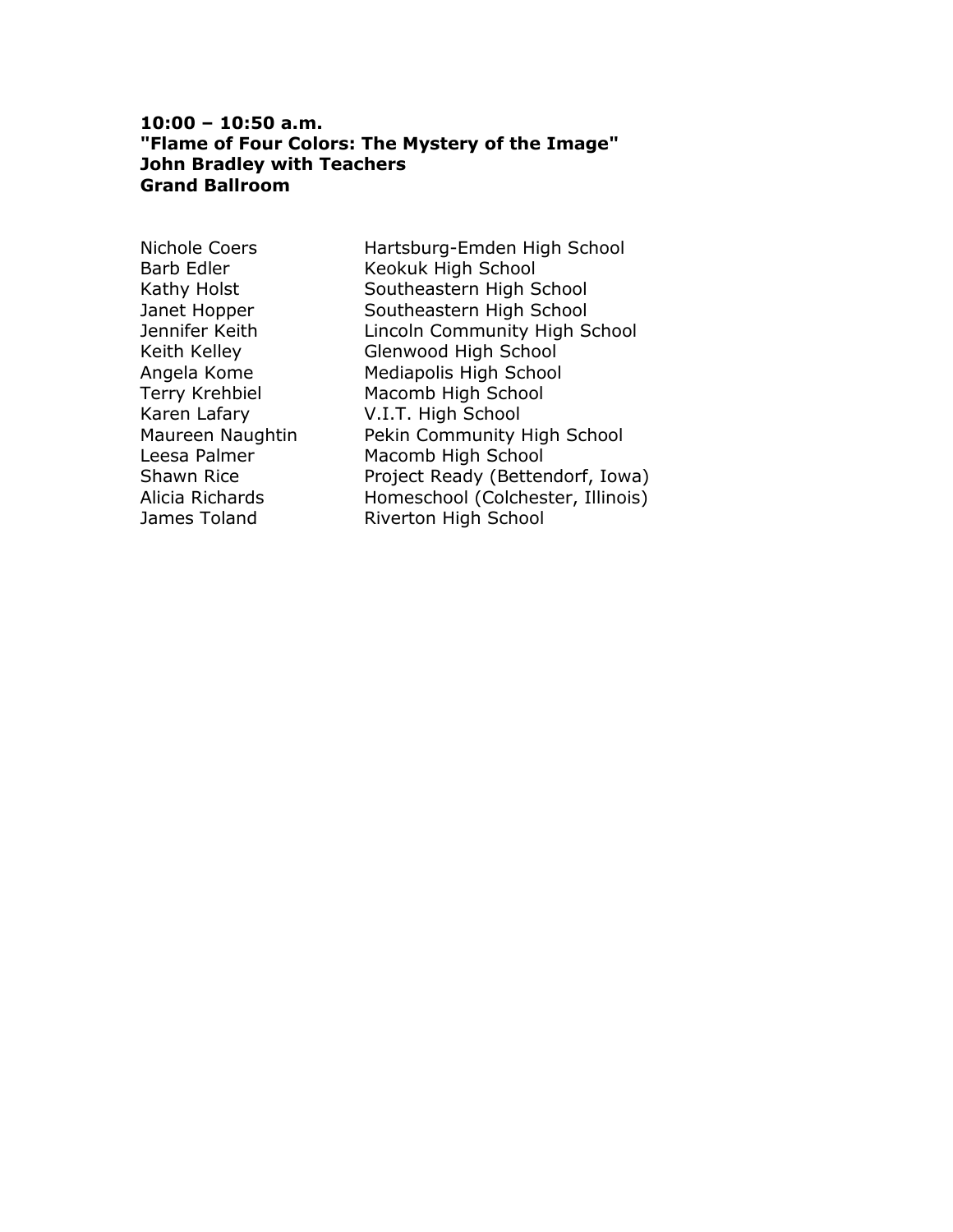# **Making the Impossible Ring True: Horror, Fantasy, and Science Fiction Carl Sandburg Lounge, University Union**

| <b>Tracy Knight</b>                                                                                                                                                                                                                                                        | 16 students                                                                                                                                                                                           |
|----------------------------------------------------------------------------------------------------------------------------------------------------------------------------------------------------------------------------------------------------------------------------|-------------------------------------------------------------------------------------------------------------------------------------------------------------------------------------------------------|
| <b>Shelby Adcock</b><br>Colten Bradford<br>Lasia Dunlap<br>Jody Hayes<br><b>Colton Hays</b><br>Kristina Homer<br>Melissa Kapitan<br>Casey Kennett<br>Megan Kruger<br><b>Brooke Maas</b><br>Danielle Miller<br>Sarah Ritter<br>Sarah Sanchez<br>Kerry Shawgo<br>Devon Swart | VIT<br>VIT<br>Southeastern<br>VIT<br>Hartsburg-Emden<br>Hartsburg-Emden<br>Glenwood<br>Hartsburg-Emden<br>Project Ready<br>Pekin<br>Hartsburg-Emden<br>VIT<br>Project Ready<br>VIT<br>Hartsburg-Emden |
| Victoria Tordoff                                                                                                                                                                                                                                                           | Pekin                                                                                                                                                                                                 |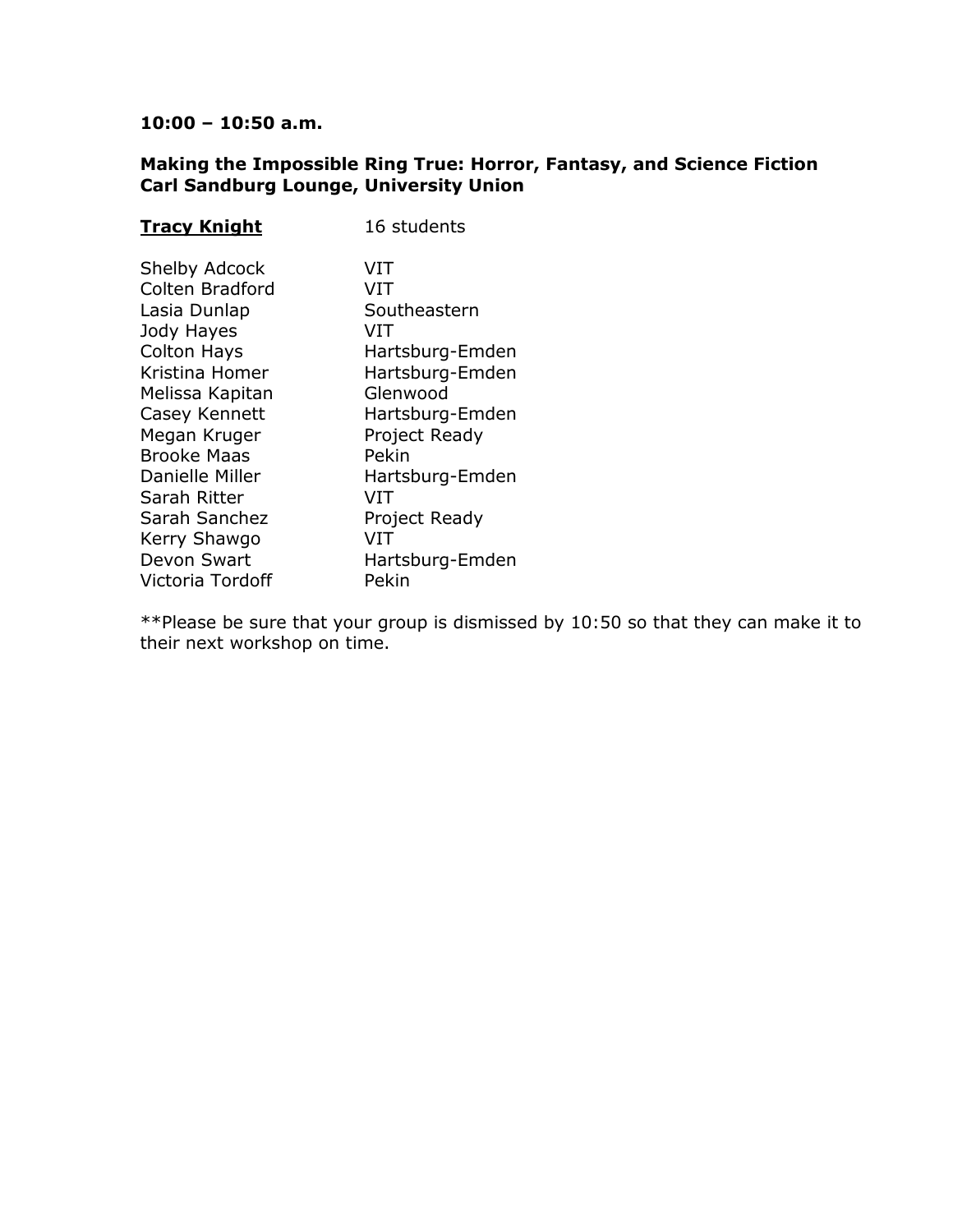### **10:00 – 10:50 a.m. Peer Sharing Workshop 1 Algonquin Room, University Union**

#### **Bonnie Sonnek** 8 students

Chey Carithers VIT Haley Downey Pekin Emily Harms Lincoln Austin Little **Pekin** Amanda Miller Macomb Jeffrey Price Riverton Briana Skaggs Lincoln

Drew Pieper Hartsburg-Emden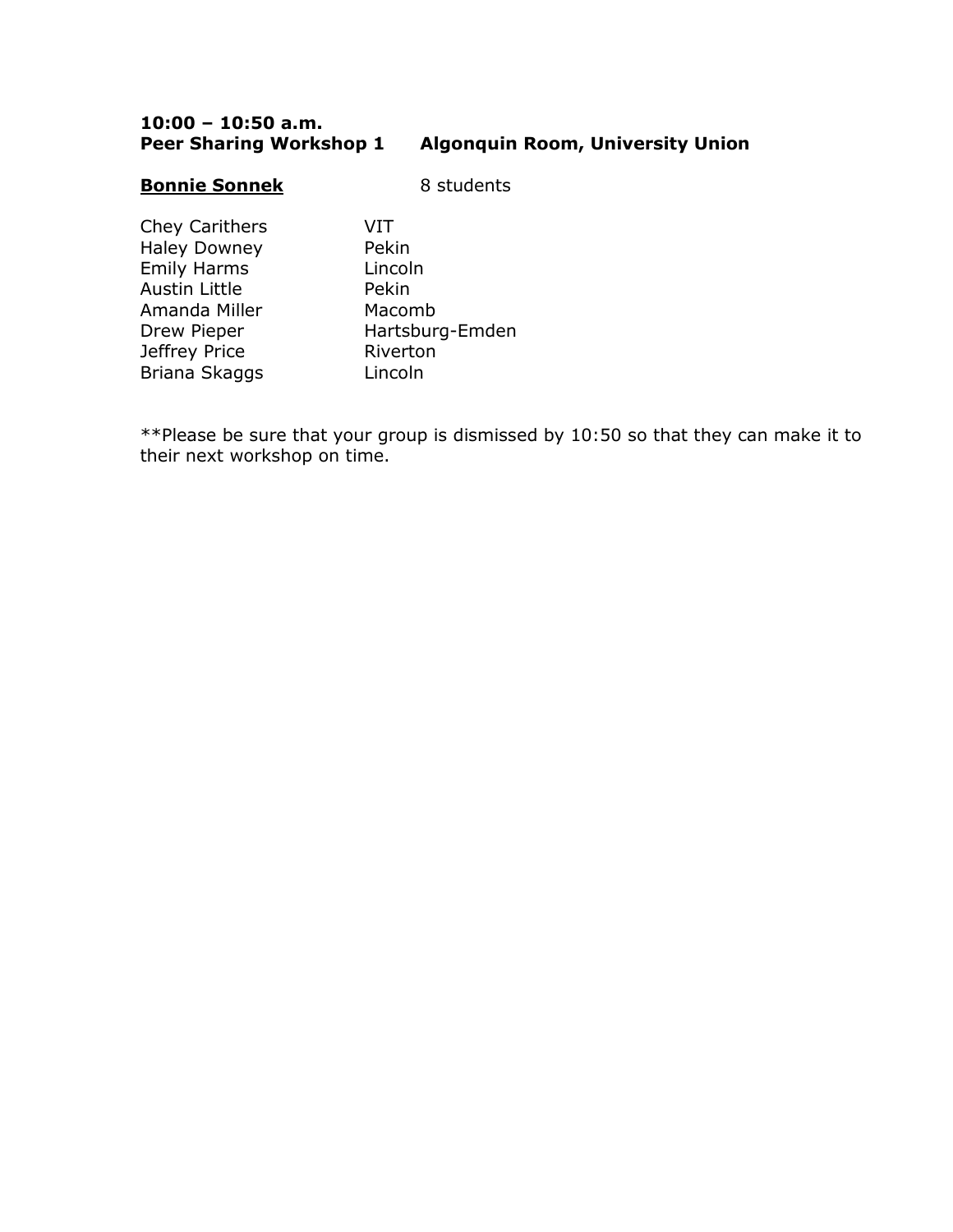### **10:00 – 10:50 a.m. Peer Sharing Workshop 2 Chicago Room, University Union**

#### **Nancy Krey** 9 student

Kailin Ford Pekin Josh Keck Macomb Logan Minnick-Heard Project Ready Ashley Olsen Pekin Aleta Raymond Lincoln Cody Roberts Macomb Arica Sadler Hartsburg-Emden Josh Trader Riverton Emily Tupy **Riverton**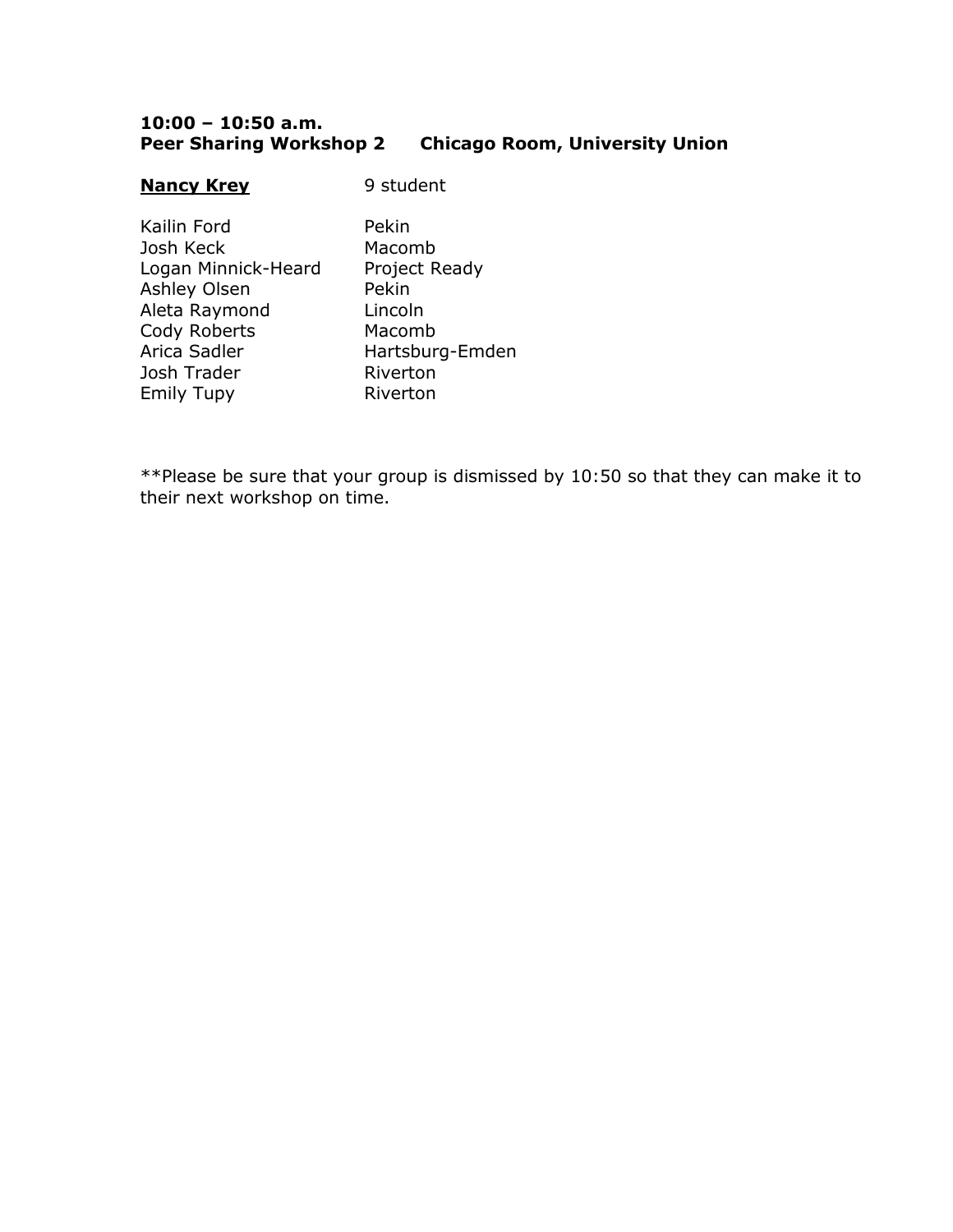## **PuSable Room, University Union**

#### **David Boocker** 7 students

Courtney Crowell Lincoln Wade Delzell Pekin Elizabeth Duncan Project Ready Charlene Girod Hartsburg-Emden Jacelyn Hicks Macomb Sara Nielsen Riverton Ashley Reynolds Pekin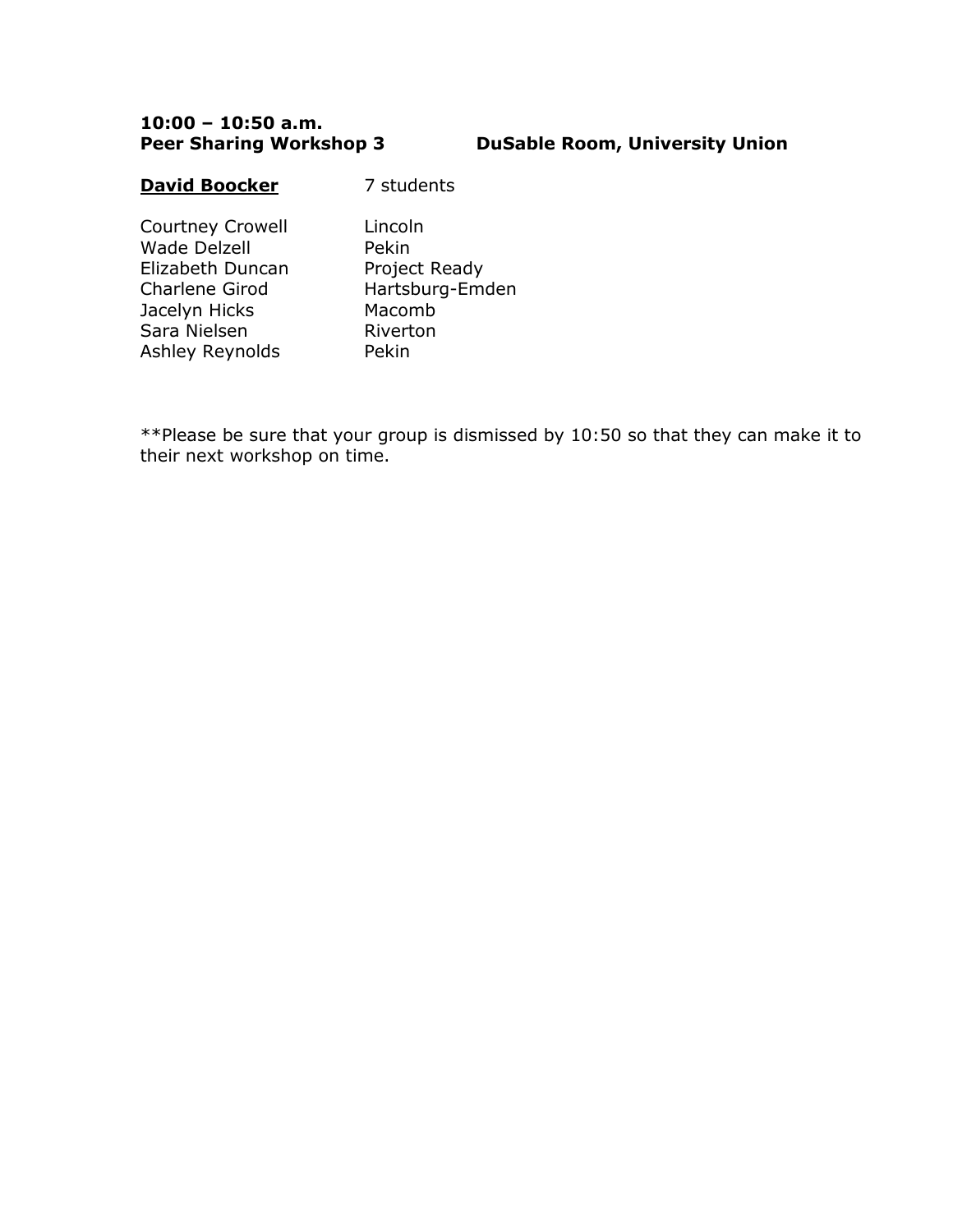# **10:00 – 10:50 a.m. Creative Writing Workshop 1 Fox Room, University Union**

17 students

| Autumn DePew             | Keokuk                    |
|--------------------------|---------------------------|
| Dalton DePoy             | Lincoln                   |
| Jennifer Erickson        | Pekin                     |
| Tracie Fross             | Homeschooler - Colchester |
| Elizabeth Howell         | VIT                       |
| Jake Jerome              | Riverton                  |
| Kollin Kerker            | Southeastern              |
| Matthew Merreighn        | Lincoln                   |
| Lori Ann Neulinger       | Pekin                     |
| Erich O'Connor           | Glenwood                  |
| Colin Parry              | Mediapolis                |
| Therese Pircon           | Macomb                    |
| Taylor Pulliam           | Riverton                  |
| Kayla Rhum               | Mediapolis                |
| <b>Christal Scofield</b> | Southeastern              |
| Makayla Trotter          | Macomb                    |
| Amber Welcher            | Mediapolis                |
|                          |                           |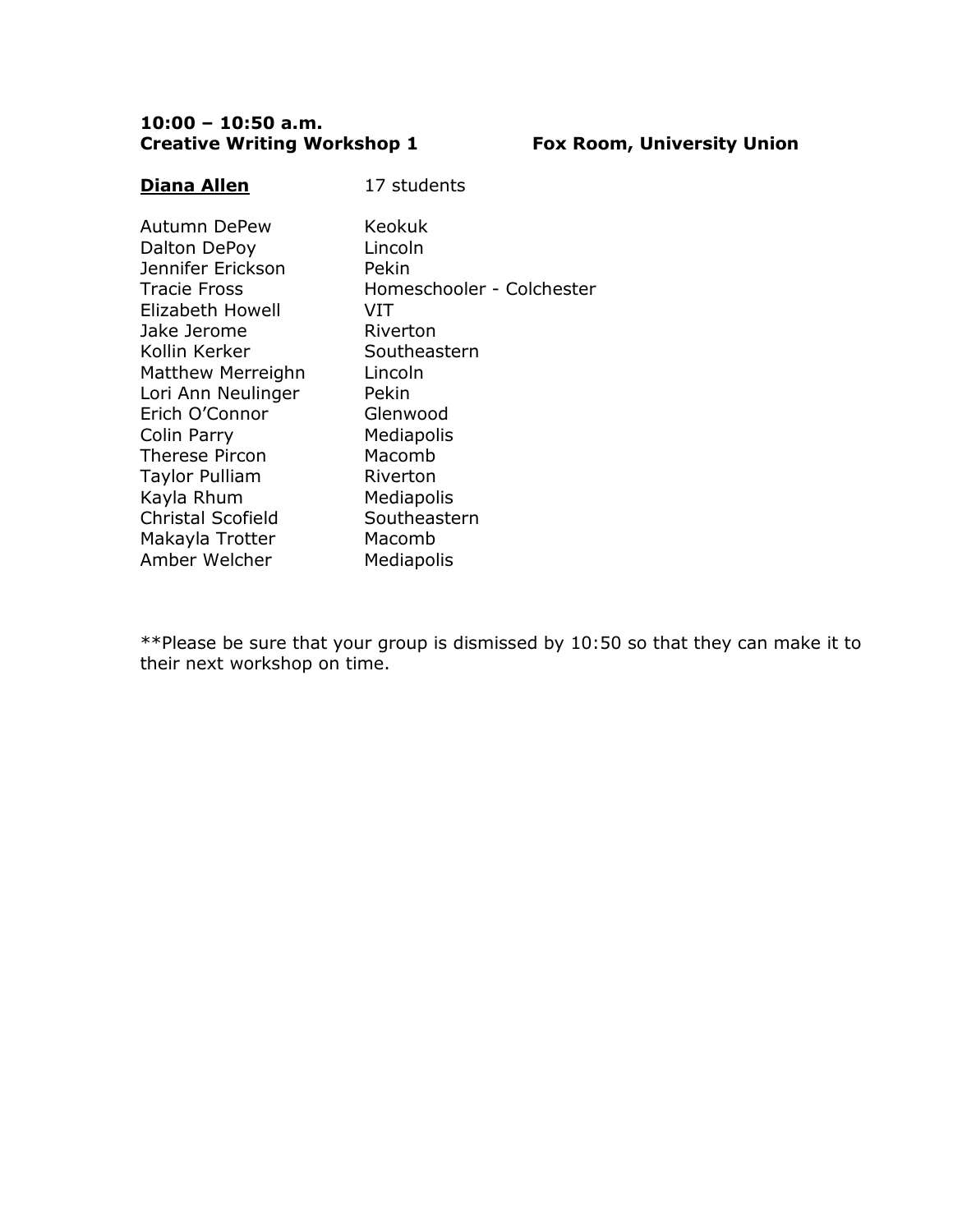# **10:00 – 10:50 a.m. Creative Writing Workshop 2 Springfield Room, University Union**

| <b>Penny Kelsey</b> | 17 students               |
|---------------------|---------------------------|
| Christine Ankrom    | Riverton                  |
| Laura Arnold        | Southeastern              |
| Amanda Axley        | Macomb                    |
| Brenna Baker        | Macomb                    |
| Theresa Bridges     | Pekin                     |
| Hannah Burgus       | Mediapolis                |
| Devon DeMott        | VIT                       |
| Desiree Huskisson   | Pekin                     |
| Annie Ibrahim       | Project Ready             |
| Kyle Ippensen       | Southeastern              |
| Adam King           | Lincoln                   |
| <b>Thomas Kocis</b> | Riverton                  |
| Robert Lolling      | Hartsburg-Emden           |
| Danny Morlock       | Macomb                    |
| Alyssa Quinn        | Mediapolis                |
| Amber Swanson       | Homeschooler - Colchester |
| Brianna Walden      | Keokuk                    |
|                     |                           |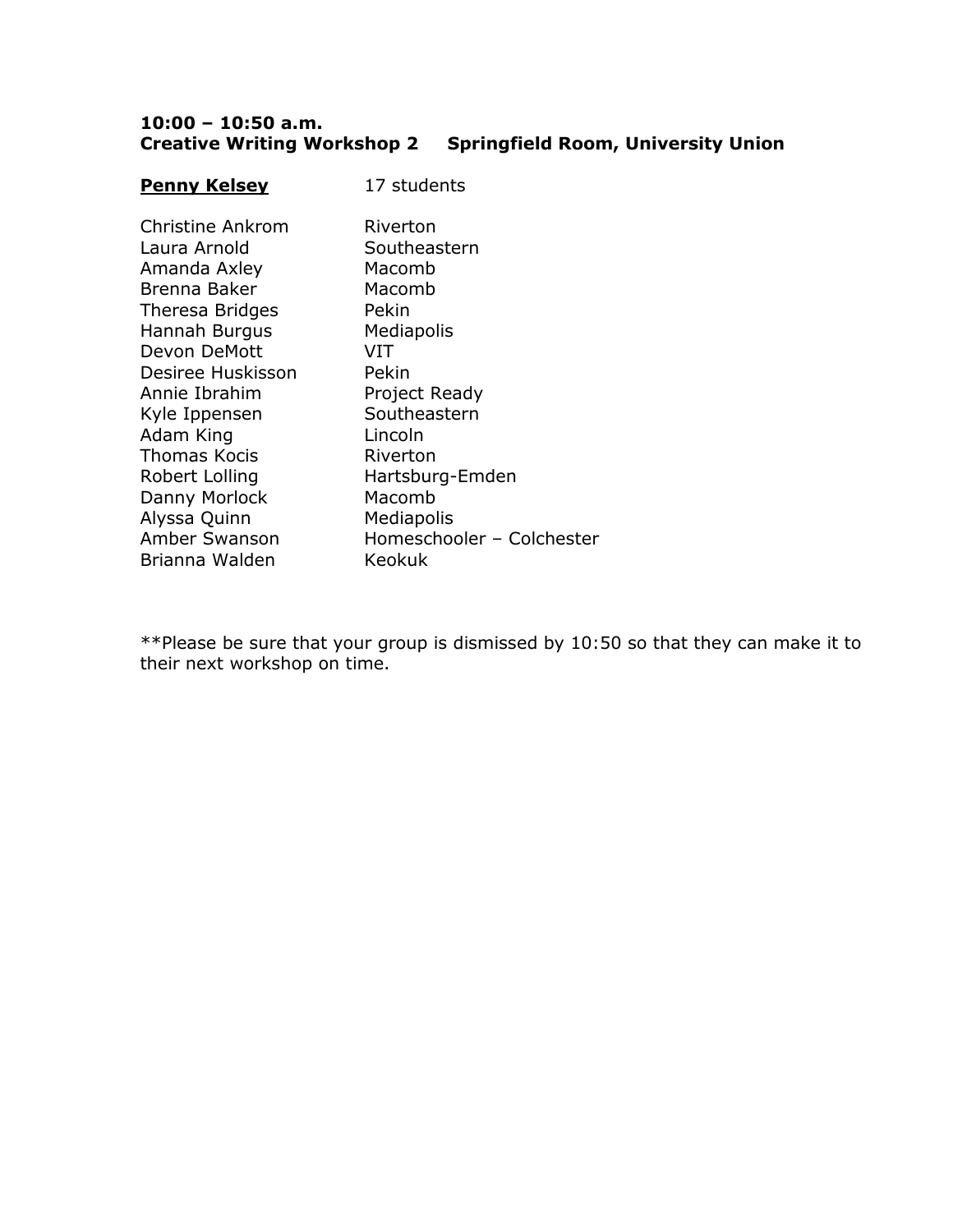# **Creative Writing Workshop 3 Lincoln Room, University Union**

17 students

| Sara Armstrong     | VIT                       |
|--------------------|---------------------------|
| Kass Braby         | Mediapolis                |
| Lauren Buchloh     | Glenwood                  |
| Ashton Dunlap      | Southeastern              |
| Nina Earnest       | Mediapolis                |
| Michelle Eggemeyer | Pekin                     |
| Megan Jagodzinski  | Riverton                  |
| Cody Jefferson     | Southeastern              |
| Kelsey Jurgens     | Lincoln                   |
| Katie Kueper       | Riverton                  |
| Leah Maerz         | Keokuk                    |
| Jessica Miller     | Lincoln                   |
| Meg Paisley        | Macomb                    |
| Katherine Richard  | Homeschooler - Colchester |
| Amanda Rosendale   | Southeastern              |
| Lizzy Standard     | Macomb                    |
| Katelyn Wyss       | Mediapolis                |
|                    |                           |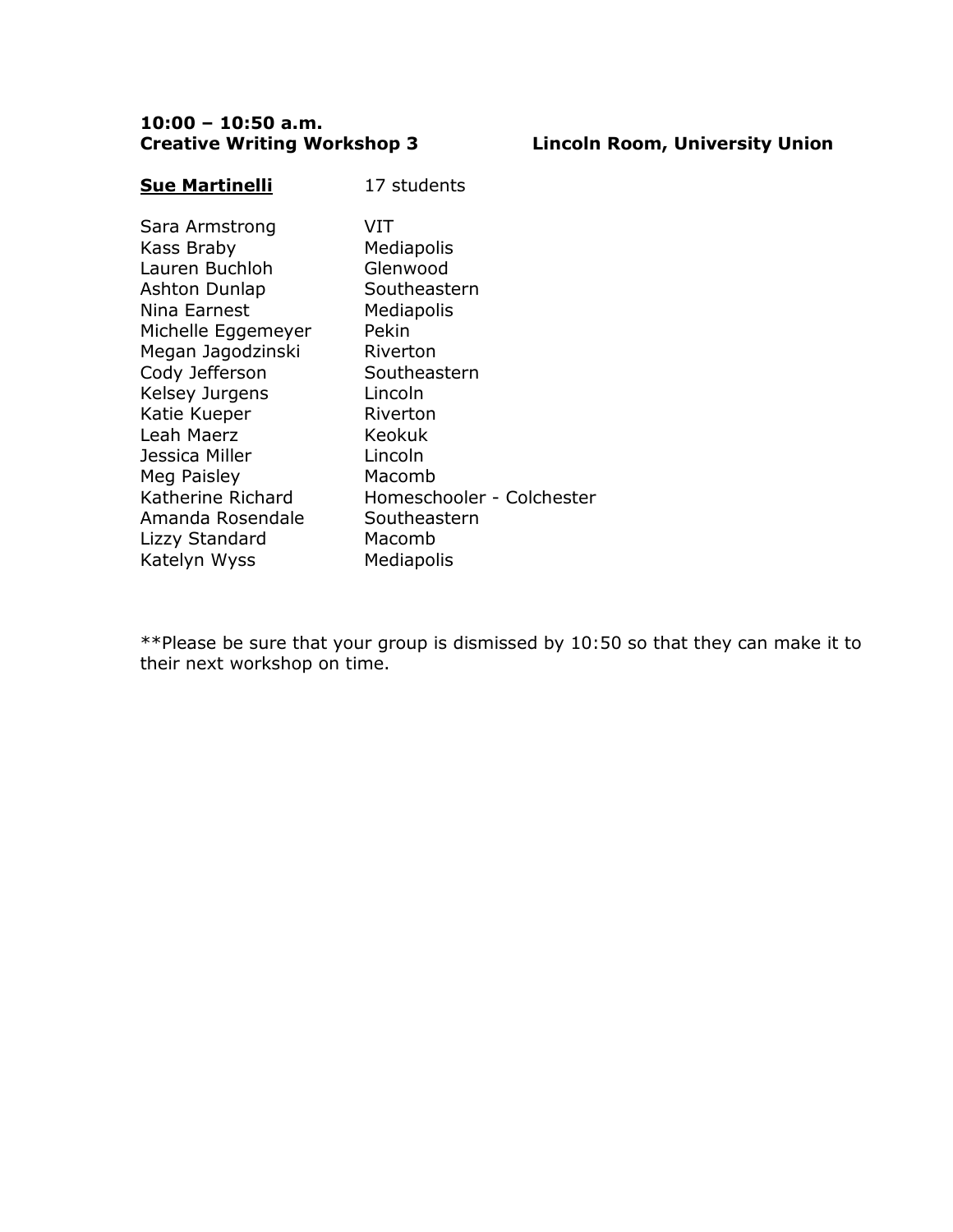# **Creative Writing Workshop 4 Kaskaskia Room, University Union**

# **Kathy Balderson** 17 students

| Devan Abernathy       | Pekin           |
|-----------------------|-----------------|
| Rebecca Allerman      | Keokuk          |
| Michelle Brawdy       | Lincoln         |
| Jennica Danner        | Macomb          |
| Carly Davis           | Riverton        |
| Dustin Friday         | Southeastern    |
| <b>Griffin Glass</b>  | Pekin           |
| Shelby Lanning        | Southeastern    |
| Samantha McElninney   | Mediapolis      |
| Derek Nash            | Keokuk          |
| Lindsey Oetken        | Mediapolis      |
| Kaitlyn Rigdon        | Macomb          |
| <b>Taylor Roberts</b> | Southeastern    |
| Katlyn Selph          | VIT             |
| Amanda Terry          | Riverton        |
| Jordan West           | Hartsburg-Emden |
| Alice Ye              | Macomb          |
|                       |                 |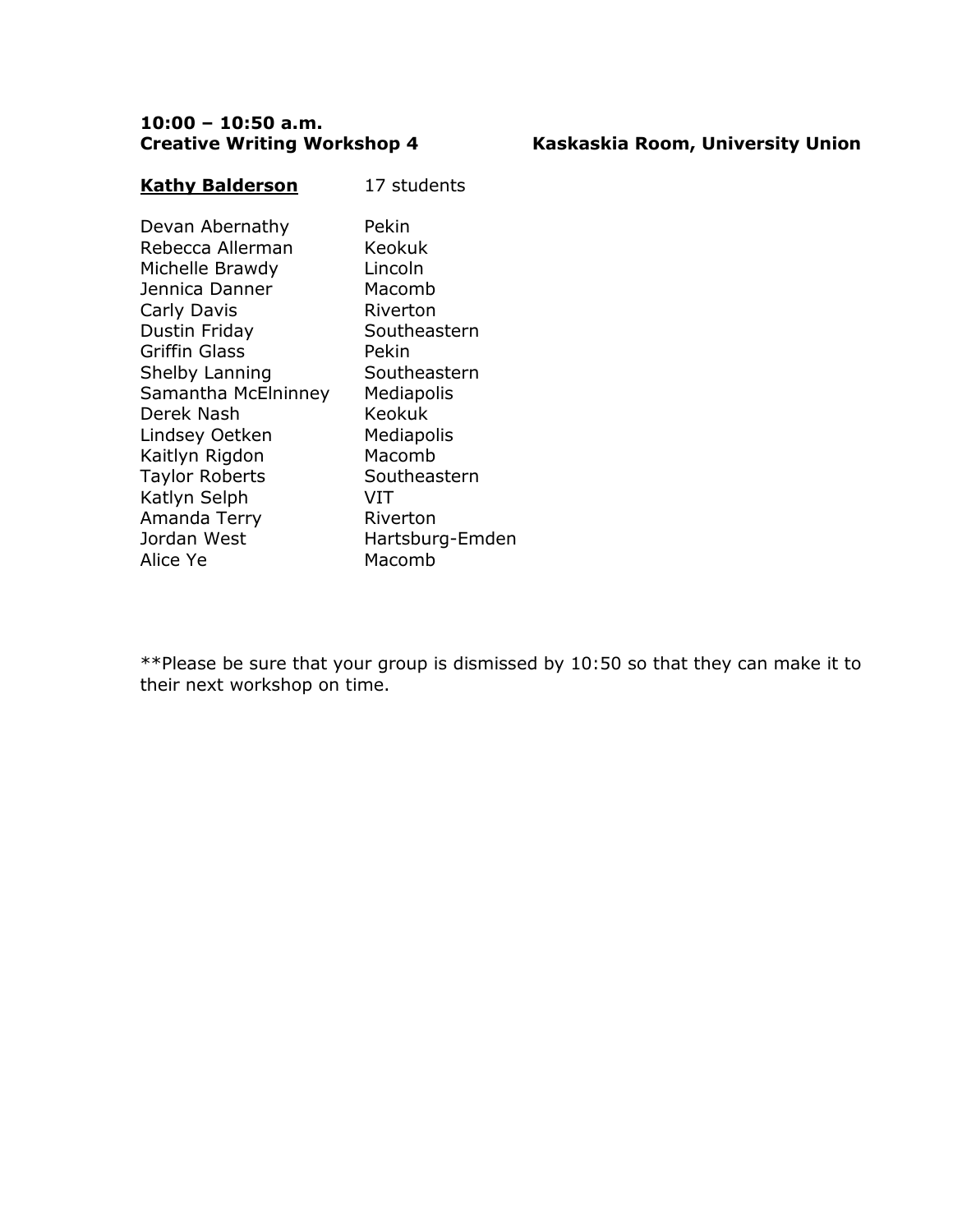# **Cardinal/Oak Room, University Union**

# **Jennie Trias** 17 students

| Colin Abernathy<br>Kristin Baker<br>Casie Brockert<br>Kimber Critser<br>Amber Farwell<br>Michelle Feicke | Pekin<br>Lincoln<br>Mediapolis<br><b>Keokuk</b><br>Southeastern<br>Pekin |
|----------------------------------------------------------------------------------------------------------|--------------------------------------------------------------------------|
| Michael Foster                                                                                           | Macomb                                                                   |
| Kate Klemaier                                                                                            | Glenwood                                                                 |
| Jake Klingele                                                                                            | Southeastern                                                             |
| <b>Kelsey Miller</b>                                                                                     | Riverton                                                                 |
| Ali Morrison                                                                                             | Macomb                                                                   |
| Zachary Murray                                                                                           | Riverton                                                                 |
| Jordan Roelfs                                                                                            | Mediapolis                                                               |
| <b>Whitney Sharp</b>                                                                                     | Pekin                                                                    |
| <b>Robert Skeens</b>                                                                                     | Lincoln                                                                  |
| Ben Streit                                                                                               | Macomb                                                                   |
| Kaitlin Taylor                                                                                           | Southeastern                                                             |
|                                                                                                          |                                                                          |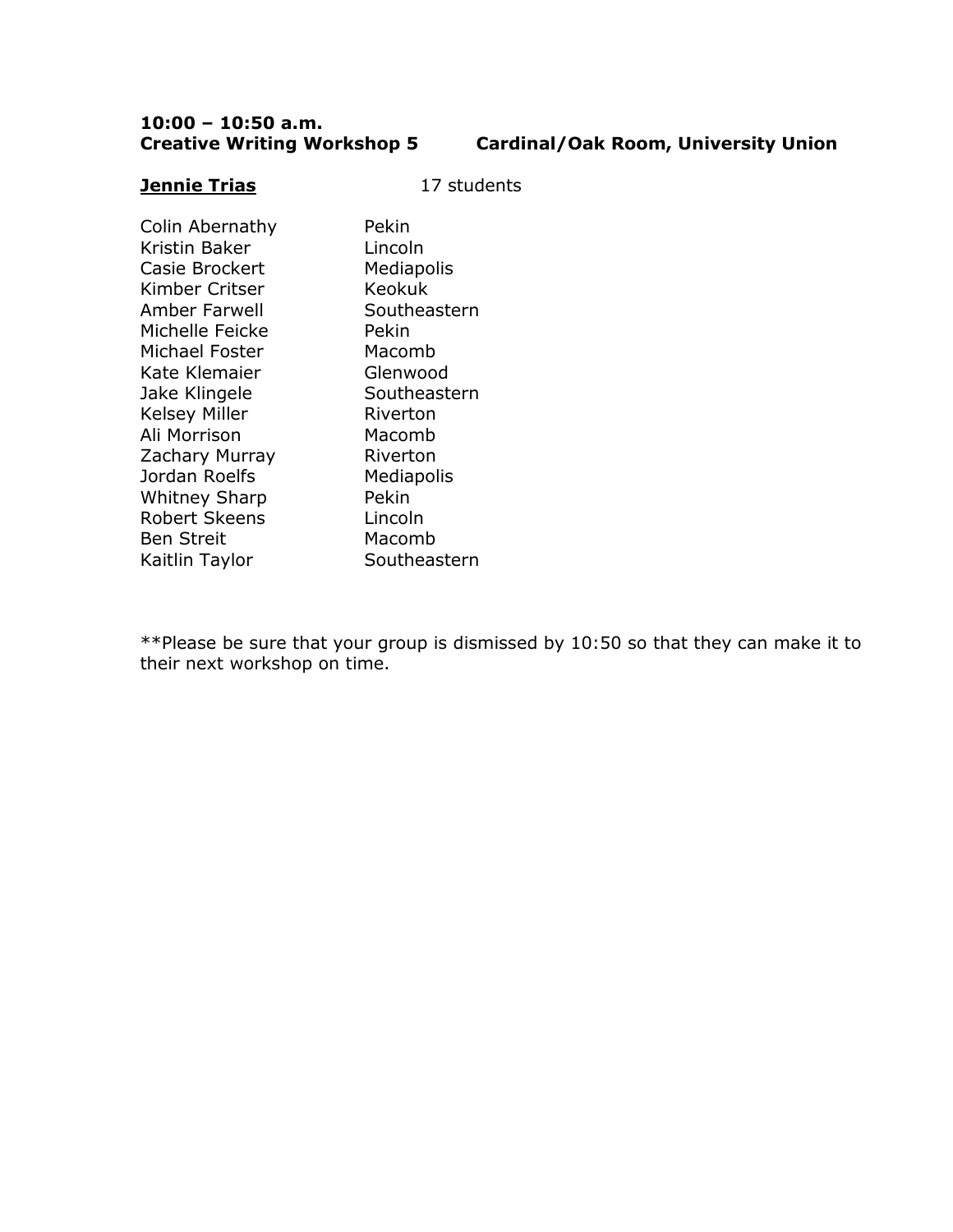# **10:00 – 10:50 a.m. Creative Writing Workshop 6 Board Room, University Union**

# **Bev Braniff** 16 students

| Southeastern  |
|---------------|
|               |
| Pekin         |
| Riverton      |
| Macomb        |
| Lincoln       |
| Keokuk        |
| Southeastern  |
| Macomb        |
| Pekin         |
| Glenwood      |
| Macomb        |
| Mediapolis    |
| Riverton      |
| Southeastern  |
| Mediapolis    |
| Project Ready |
|               |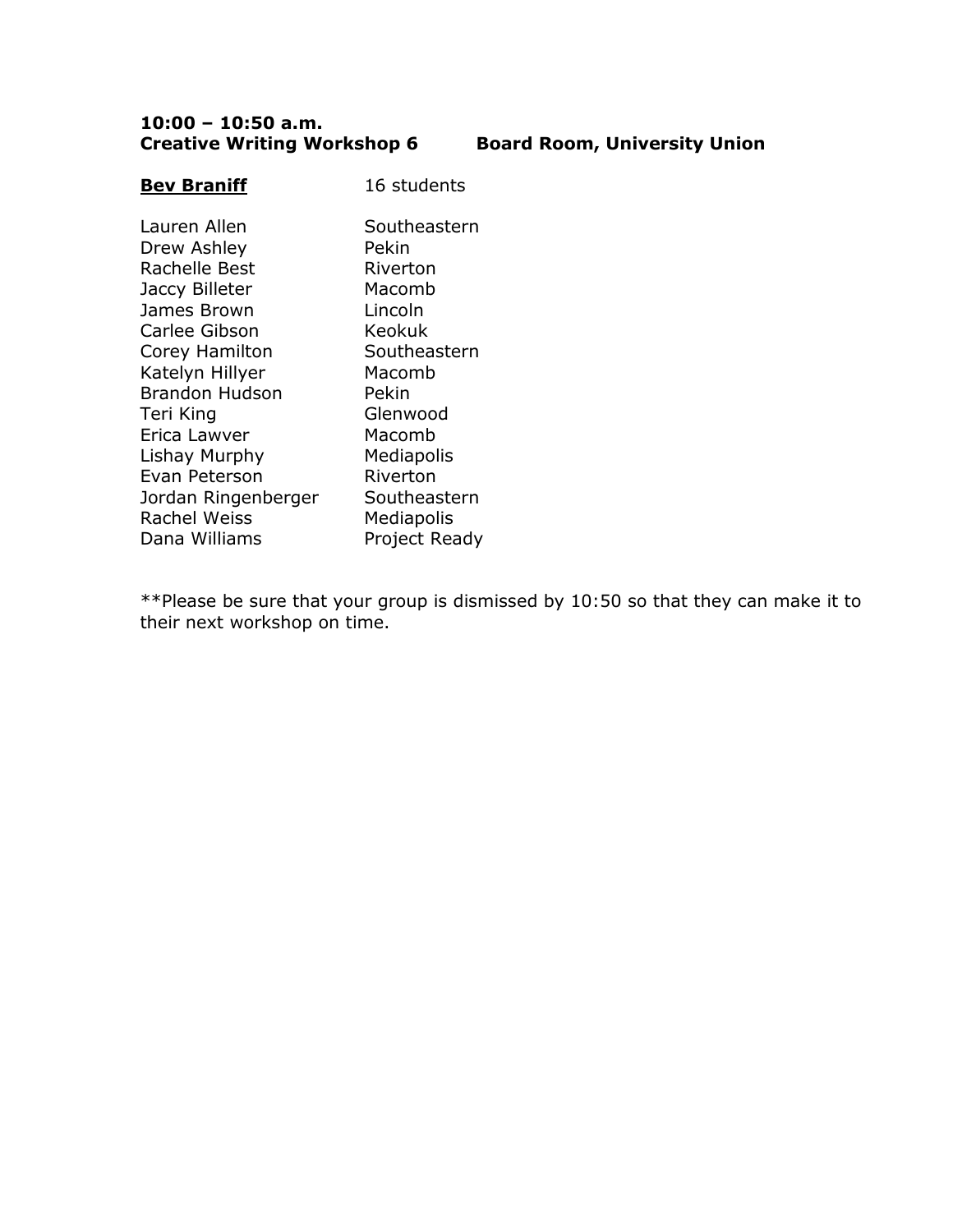# **"Synergy: Writing and Reading Vignettes, Fragments, and Short Personal Essays" Aisha Barnes (WIU), WIU English Methods Students, and Terry Krehbiel**

**(Macomb High School) with Teachers Board Room**

| <b>Nichole Coers</b> | Hartsburg-Emden High School       |
|----------------------|-----------------------------------|
| <b>Barb Edler</b>    | Keokuk High School                |
| Kathy Holst          | Southeastern High School          |
| Janet Hopper         | Southeastern High School          |
| Jennifer Keith       | Lincoln Community High School     |
| Keith Kelley         | Glenwood High School              |
| Angela Kome          | Mediapolis High School            |
| Karen Lafary         | V.I.T. High School                |
| Maureen Naughtin     | Pekin Community High School       |
| Leesa Palmer         | Macomb High School                |
| Shawn Rice           | Project Ready (Bettendorf, Iowa)  |
| Alicia Richards      | Homeschool (Colchester, Illinois) |
| James Toland         | Riverton High School              |
|                      |                                   |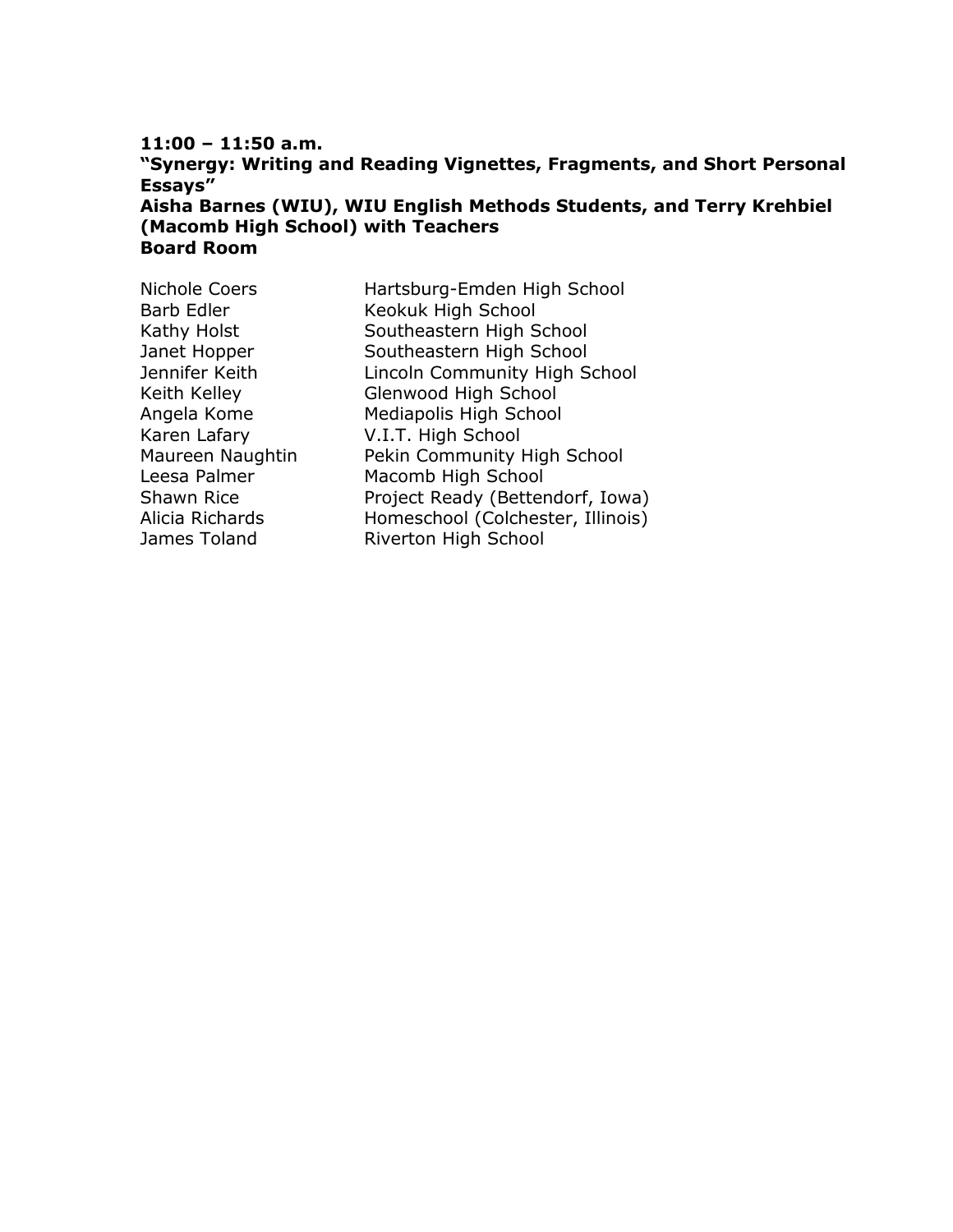### **11:00 – 11:50 a.m. What's that you say?:Writing dialogue that rings true Cardinal/Oak Room, University Union**

| <b>Joe Weinberg</b> | 13 students             |
|---------------------|-------------------------|
| Sarah Armstrong     | VIT                     |
| Lauren Buchloh      | Glenwood                |
| Lasia Dunlap        | Southeastern            |
| Jacelyn Hicks       | Macomb                  |
| Elizabeth Howell    | VIT                     |
| Melissa Kepitan     | Glenwood                |
| <b>Brooke Maas</b>  | Pekin                   |
| Matthew Merreighn   | Lincoln                 |
| Erich O'Connor      | Glenwood                |
| Meg Paisley         | Macomb                  |
| Kerry Shawgo        | VIT                     |
| Amber Swanson       | Homeschool - Colchester |
| Victoria Tordoff    | Pekin                   |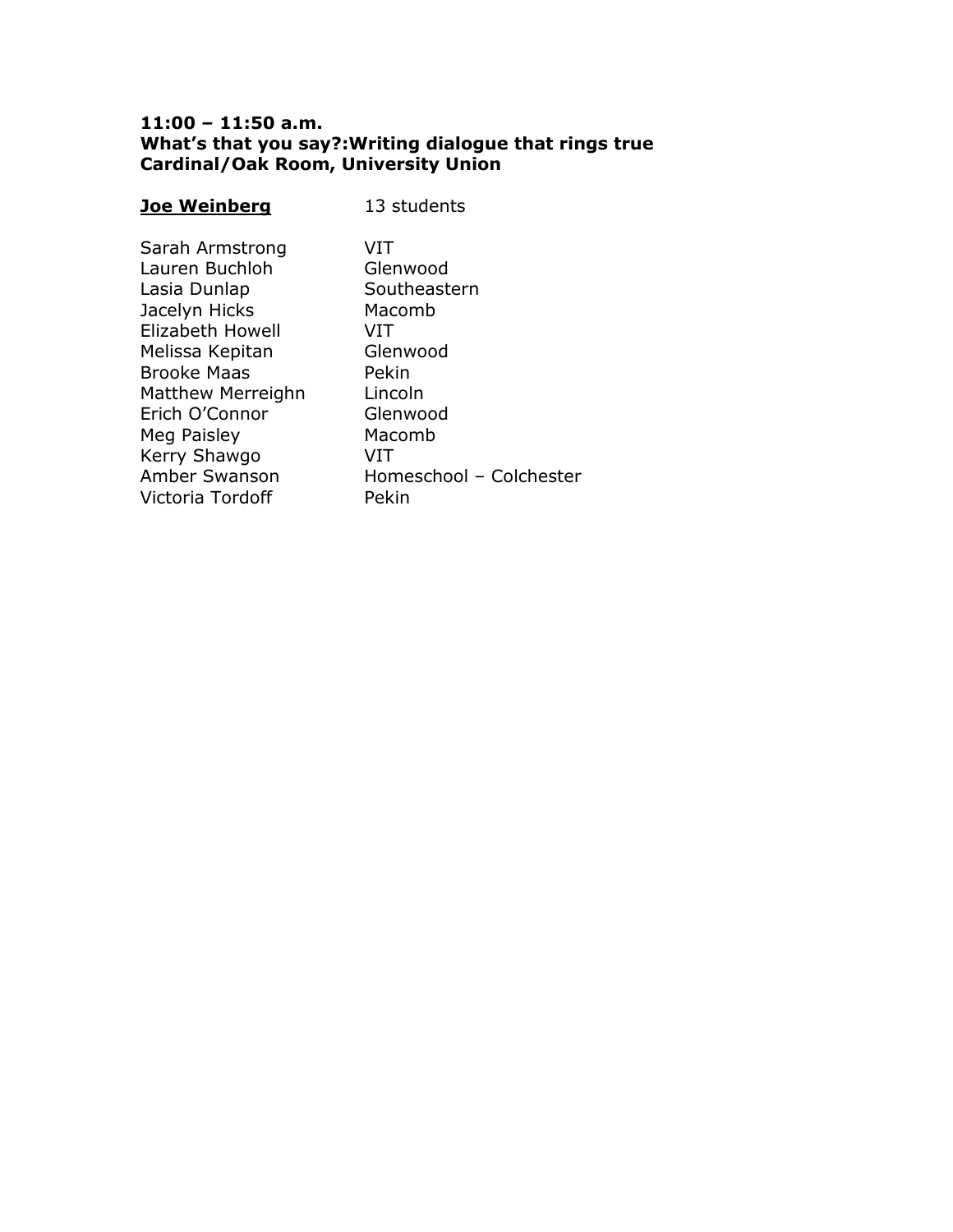### **11:00 – 11:50 a.m. Character Development in American Cinema: The Case of Crime Films Simpkins 220**

Students will leave from Union at 10:55 Please bring students back to the Grand Ballroom area of the Union after your session.

# **Roberta DiCarmine** 11 students

| Jennifer Erickson  | Pekin           |
|--------------------|-----------------|
| Michelle Feicke    | Pekin           |
| Dustin Friday      | Southeastern    |
| Corey Hamilton     | Southeastern    |
| <b>Colton Hays</b> | Hartsburg-Emden |
| Kyle Ippensen      | Southeastern    |
| Megan Jagodzinski  | Riverton        |
| Erica Lawver       | Macomb          |
| Sara Nielsen       | Riverton        |
| <b>Ben Streit</b>  | Macomb          |
| Devon Swart        | Hartsburg-Emden |
|                    |                 |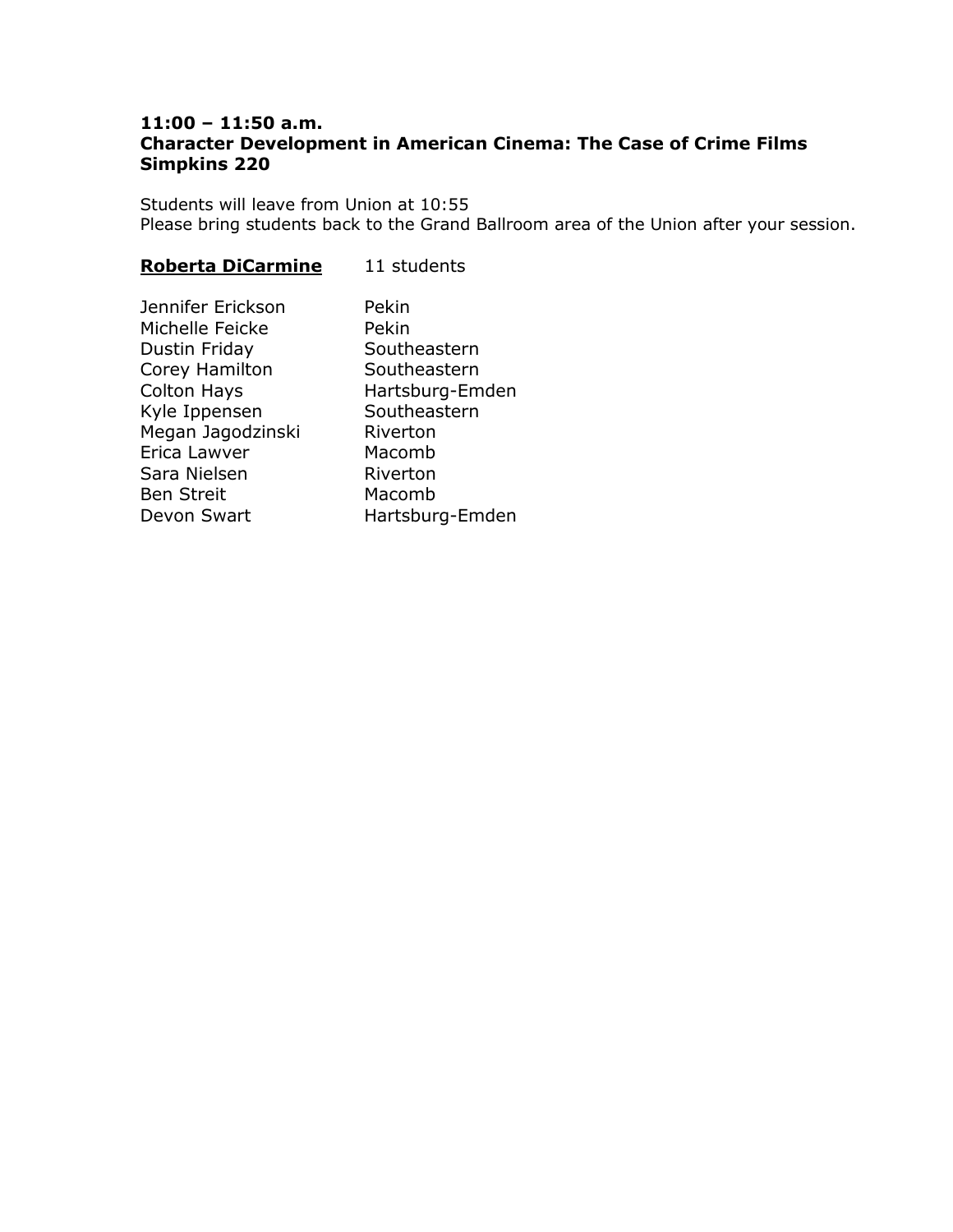### **11:00 – 11:50 a.m. Haiku, Short-Short Poems, and the Poetic Image Lincoln Room, University Union**

# **Merrill Cole** 17 students

| Lincoln                    |
|----------------------------|
| Riverton                   |
| VIT                        |
| Southeastern               |
| Pekin                      |
| Macomb                     |
| Hartsburg-Emden            |
| Project Ready - Bettendorf |
| Macomb                     |
| Southeastern               |
| Riverton                   |
| Project Ready - Bettendorf |
| Hartsburg-Emden            |
| Riverton                   |
| Southeastern               |
| Keokuk                     |
| Project Ready - Bettendorf |
|                            |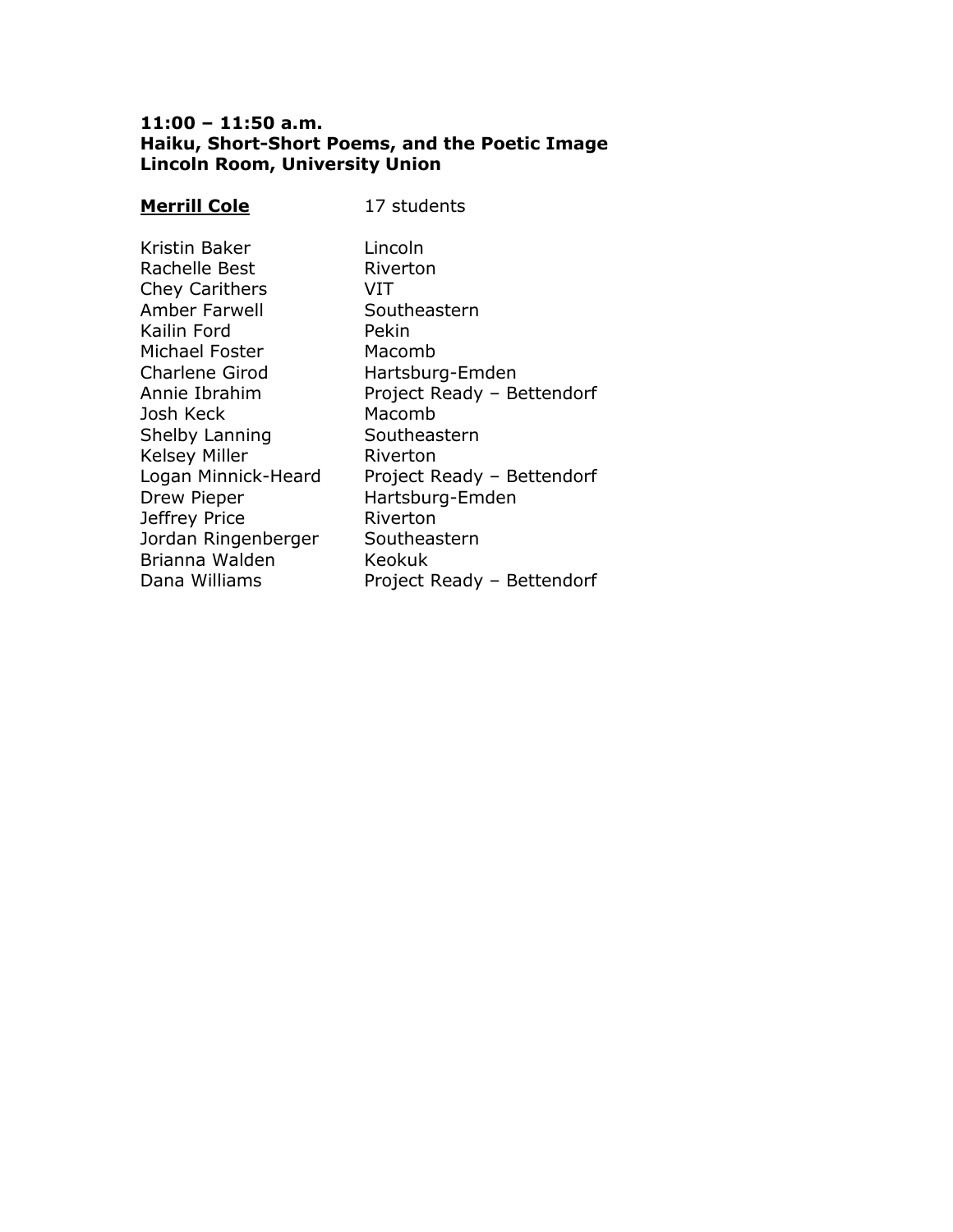# **11:00 – 11:50 a.m. Writing About the Movies Simpkins 027**

Students will leave from Union at 10:55 Please bring students back to the Grand Ballroom area of the Union after your session.

# **Rick Clemons** 16 students

| Devan Abernathy         | Pekin           |
|-------------------------|-----------------|
| Hannah Burgus           | Mediapolis      |
| <b>Courtney Crowell</b> | Lincoln         |
| Michelle Eggemeyer      | Pekin           |
| <b>Griffin Glass</b>    | Pekin           |
| Kelsey Jurgens          | Lincoln         |
| Adam King               | Lincoln         |
| Jake Klingele           | Southeastern    |
| Katie Kueper            | Riverton        |
| Robert Lolling          | Hartsburg-Emden |
| Danny Morlock           | Macomb          |
| <b>Taylor Pulliam</b>   | Riverton        |
| Alyssa Quinn            | Mediapolis      |
| Jordan Roelfs           | Mediapolis      |
| Briana Skaggs           | Lincoln         |
| Amber Welcher           | Mediapolis      |
|                         |                 |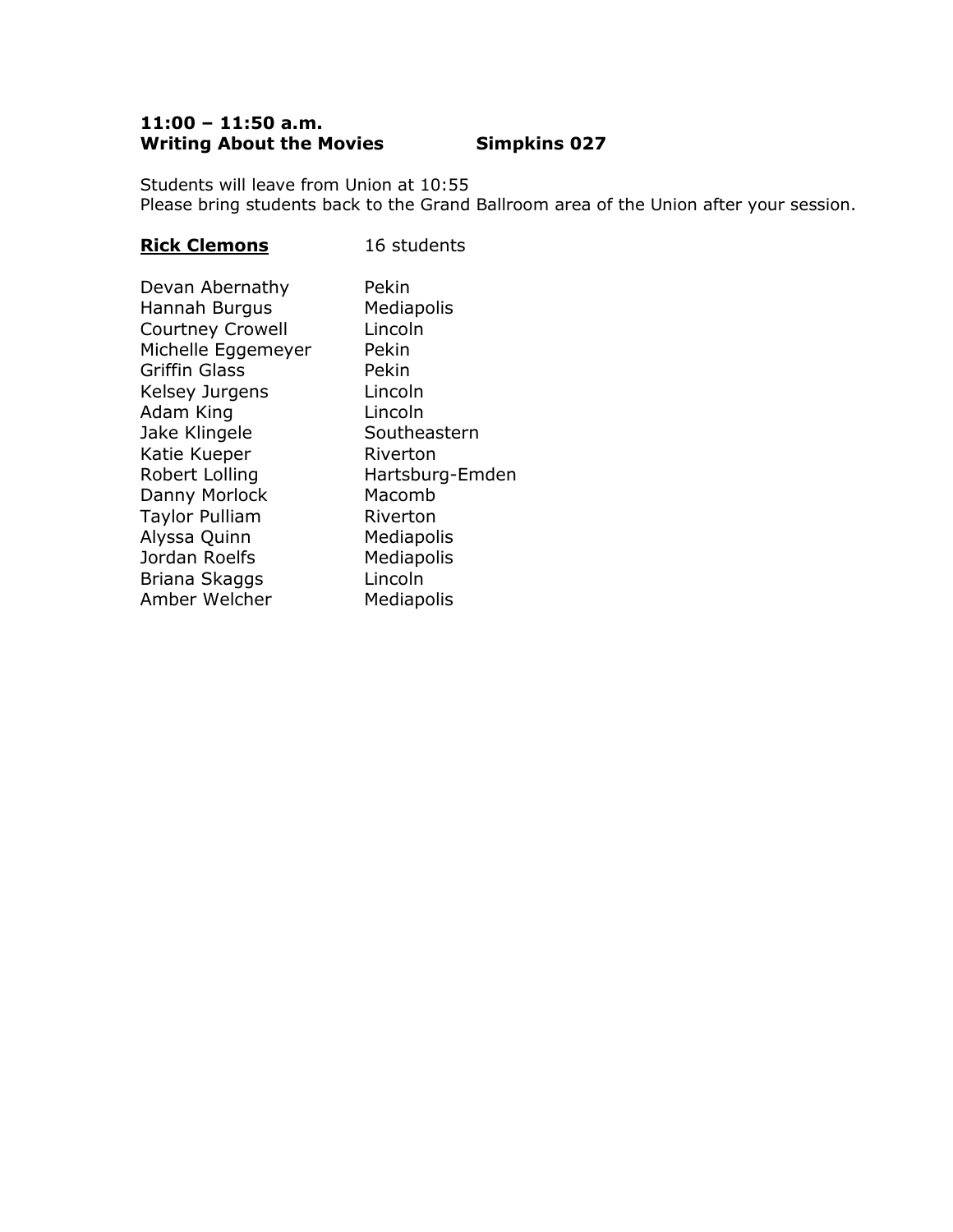### **Is it better to out monster the monster or be quietly devoured?: Protagonists and antagonists and the monster between them Fox Room, University Union**

# **Dave King** 11 students

| Rebecca Allerman | Keokuk          |
|------------------|-----------------|
| Amanda Axley     | Macomb          |
| Jody Hayes       | VIT             |
| Casey Kennett    | Hartsburg-Emden |
| Thomas Kocis     | Riverton        |
| Danielle Miller  | Hartsburg-Emden |
| Zachary Murray   | Riverton        |
| Colin Parry      | Mediapolis      |
| Evan Peterson    | Riverton        |
| Ashley Reynolds  | Pekin           |
| Alice Ye         | Macomb          |
|                  |                 |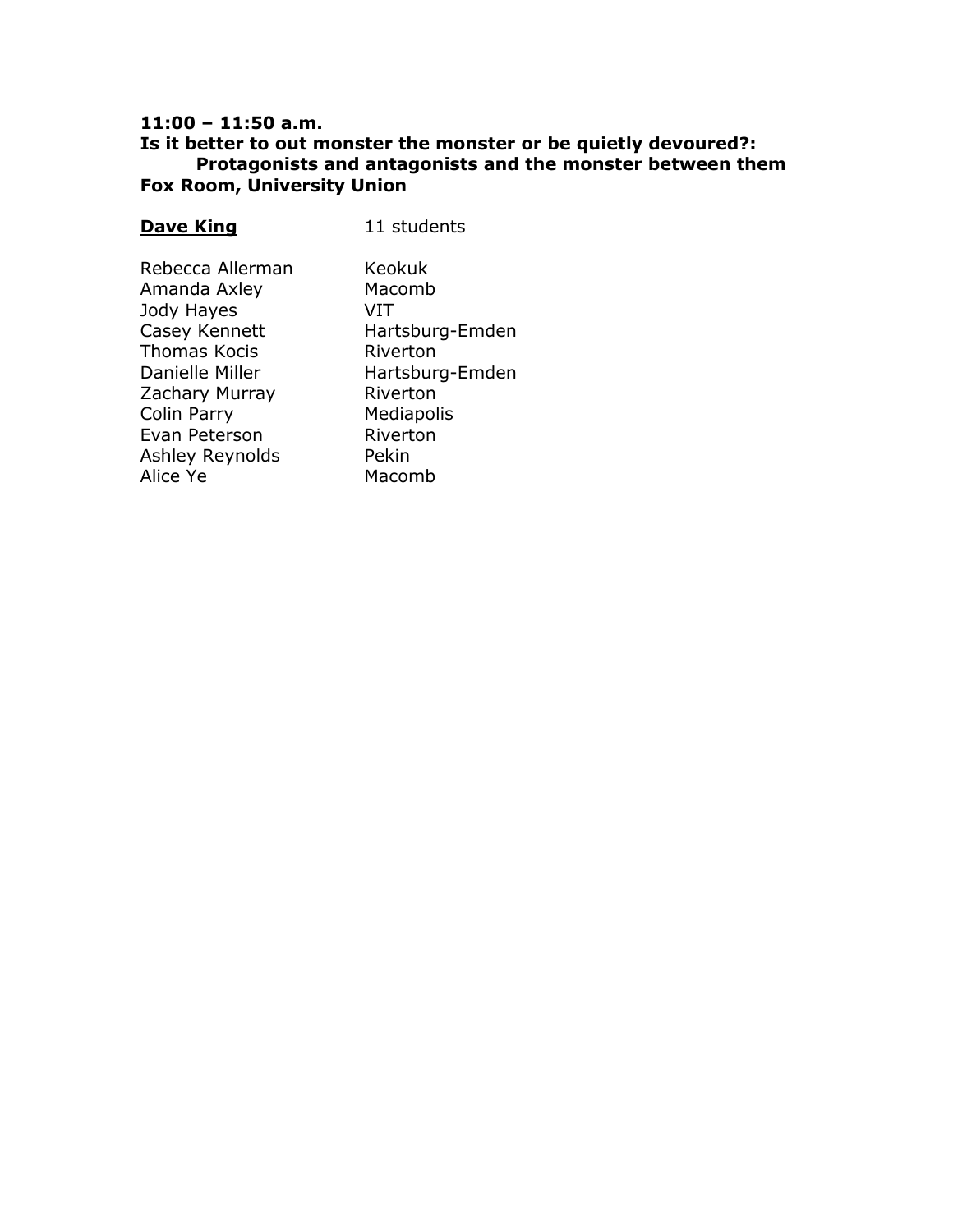#### **Making the impossible ring true: Horror, fantasy, and science fiction Sandburg Lounge, University Union**

| <b>Tracy Knight</b>                                                                                                                                                                                                                                                                                            | 16 students                                                                                                                                                                       |
|----------------------------------------------------------------------------------------------------------------------------------------------------------------------------------------------------------------------------------------------------------------------------------------------------------------|-----------------------------------------------------------------------------------------------------------------------------------------------------------------------------------|
| Christine Ankrom<br>Laura Arnold<br>Drew Ashley<br>James Brown<br>Dalton DePoy<br><b>Wade Delzell</b><br><b>Emily Harms</b><br><b>Brandon Hudson</b><br>Desiree Huskisson<br>Austin Little<br>Ashley Olsen<br>Aleta Raymond<br>Katherine Richards<br>Katlyn Selph<br><b>Whitney Sharp</b><br><b>Emily Tupy</b> | Riverton<br>Southeastern<br>Pekin<br>Lincoln<br>Lincoln<br>Pekin<br>Lincoln<br>Pekin<br>Pekin<br>Pekin<br>Pekin<br>Lincoln<br>Homeschool - Colchester<br>VIT<br>Pekin<br>Riverton |
|                                                                                                                                                                                                                                                                                                                |                                                                                                                                                                                   |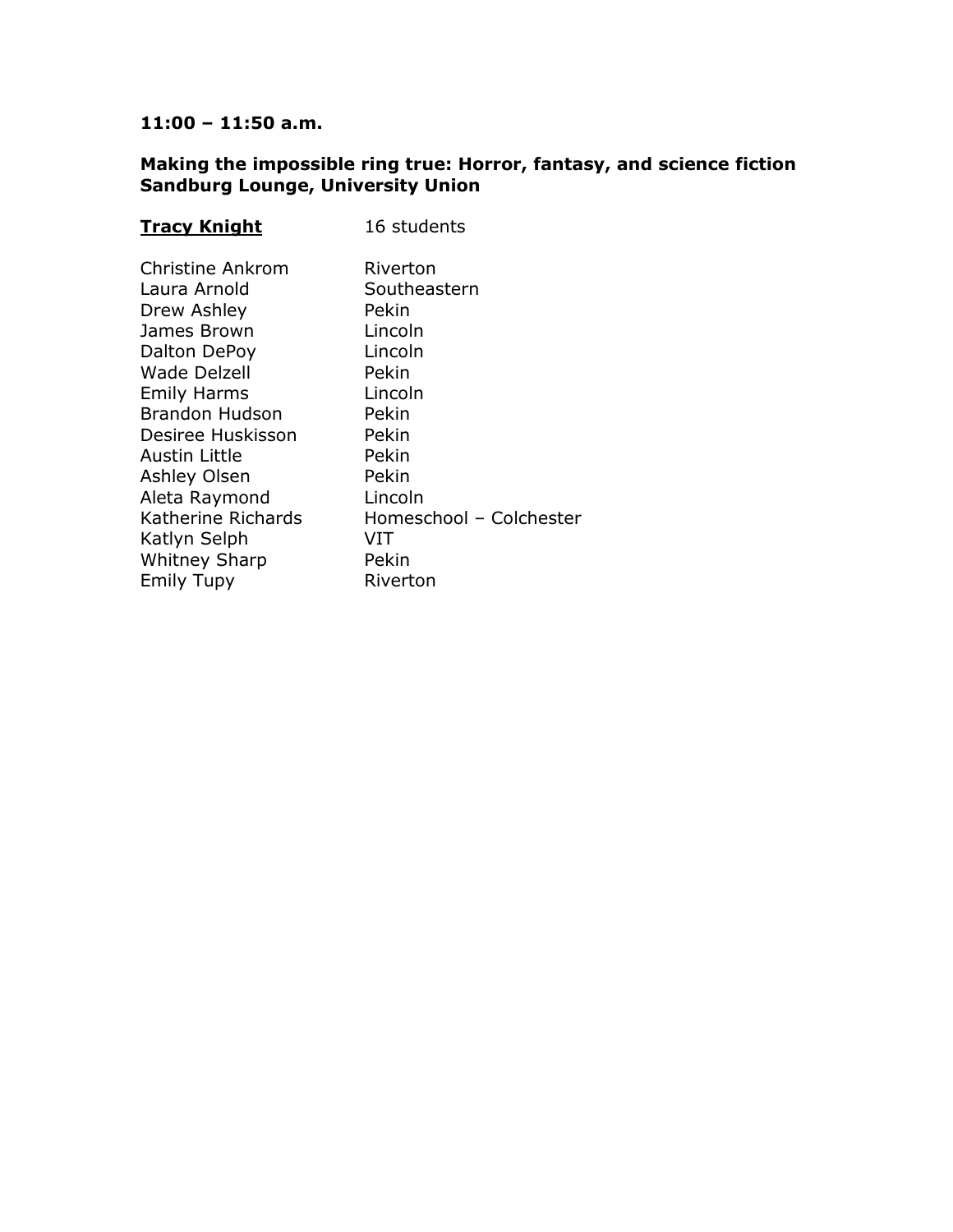# **11:00 – 11:50 a.m. Stranger than fiction: Creative nonfiction Springfield Room, University Union**

| <b>Bill Knight</b>                                                                                                                                                                                                                                                                                                                        | 19 students                                                                                                                                                                                                                                                                            |
|-------------------------------------------------------------------------------------------------------------------------------------------------------------------------------------------------------------------------------------------------------------------------------------------------------------------------------------------|----------------------------------------------------------------------------------------------------------------------------------------------------------------------------------------------------------------------------------------------------------------------------------------|
| Colin Abernathy<br>Theresa Bridges<br>Carly Davis<br><b>Autumn DePew</b><br><b>Haley Downey</b><br>Elizabeth Duncan<br><b>Tracie Fross</b><br>Carlee Gibson<br>Jake Jerome<br>Teri King<br>Kate Klemaier<br>Megan Kruger<br>Leah Maerz<br>Ali Morrison<br>Derek Nash<br>Lori Ann Neulinger<br>Sarah Sanchez<br>Josh Trader<br>Jordan West | Pekin<br>Pekin<br>Riverton<br>Keokuk<br>Pekin<br>Project Ready - Bettendorf<br>Homeschool - Colchester<br>Keokuk<br>Riverton<br>Glenwood<br>Glenwood<br>Project Ready - Bettendorf<br>Keokuk<br>Macomb<br>Keokuk<br>Pekin<br>Project Ready - Bettendorf<br>Riverton<br>Hartsburg-Emden |
|                                                                                                                                                                                                                                                                                                                                           |                                                                                                                                                                                                                                                                                        |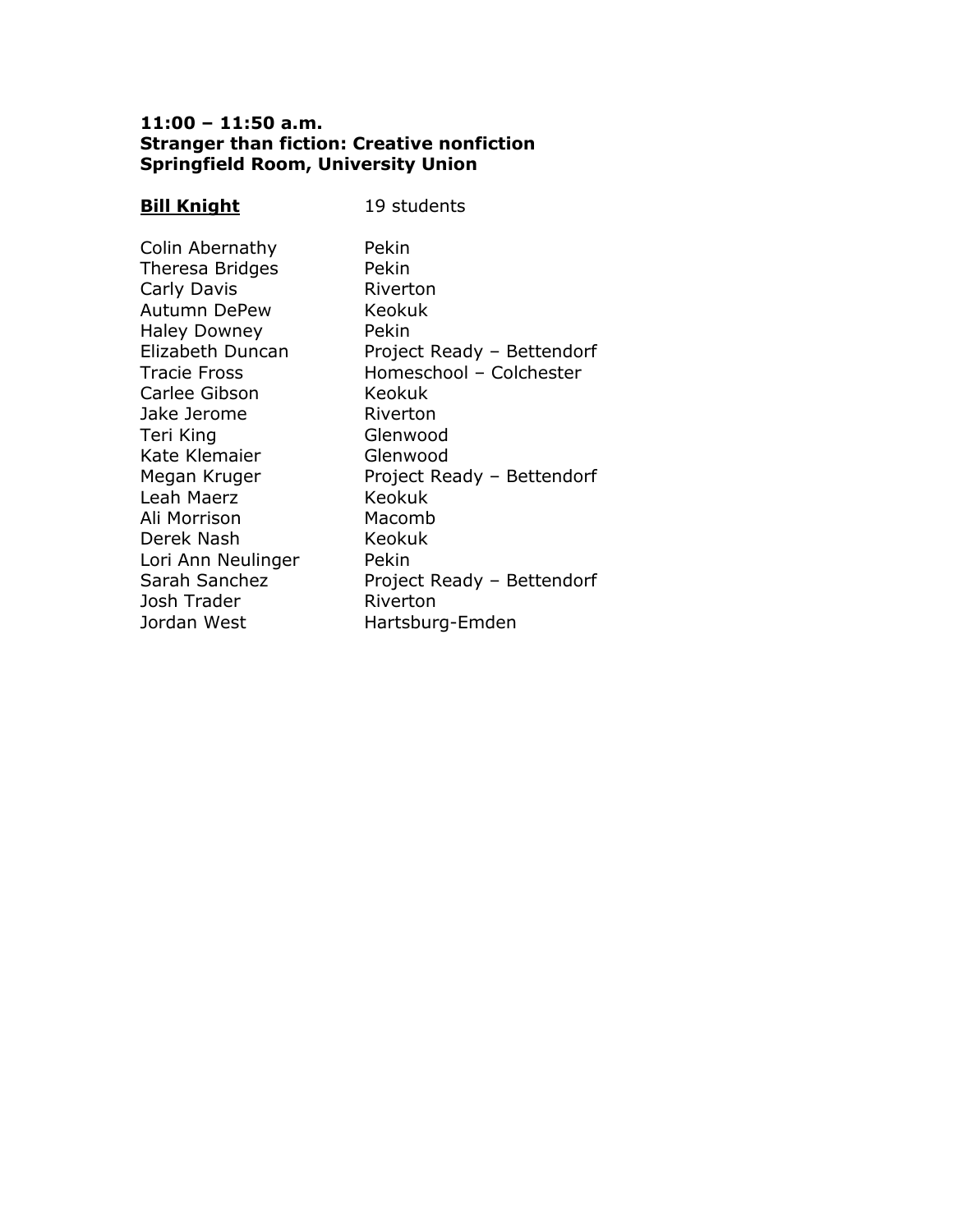#### **11:00 – 11:50 a.m. Show me the drama, baby Sandburg Theater, University Union**

#### **Pat Young** 9 students

Michelle Brawdy Lincoln Kimber Critser Keokuk Jennica Danner Macomb Devon DeMott VIT Jessica Miller **Lincoln** Lishay Murphy Mediapolis Robert Skeens Lincoln Kaitlin Taylor Southeastern

Kristina Homer Hartsburg-Emden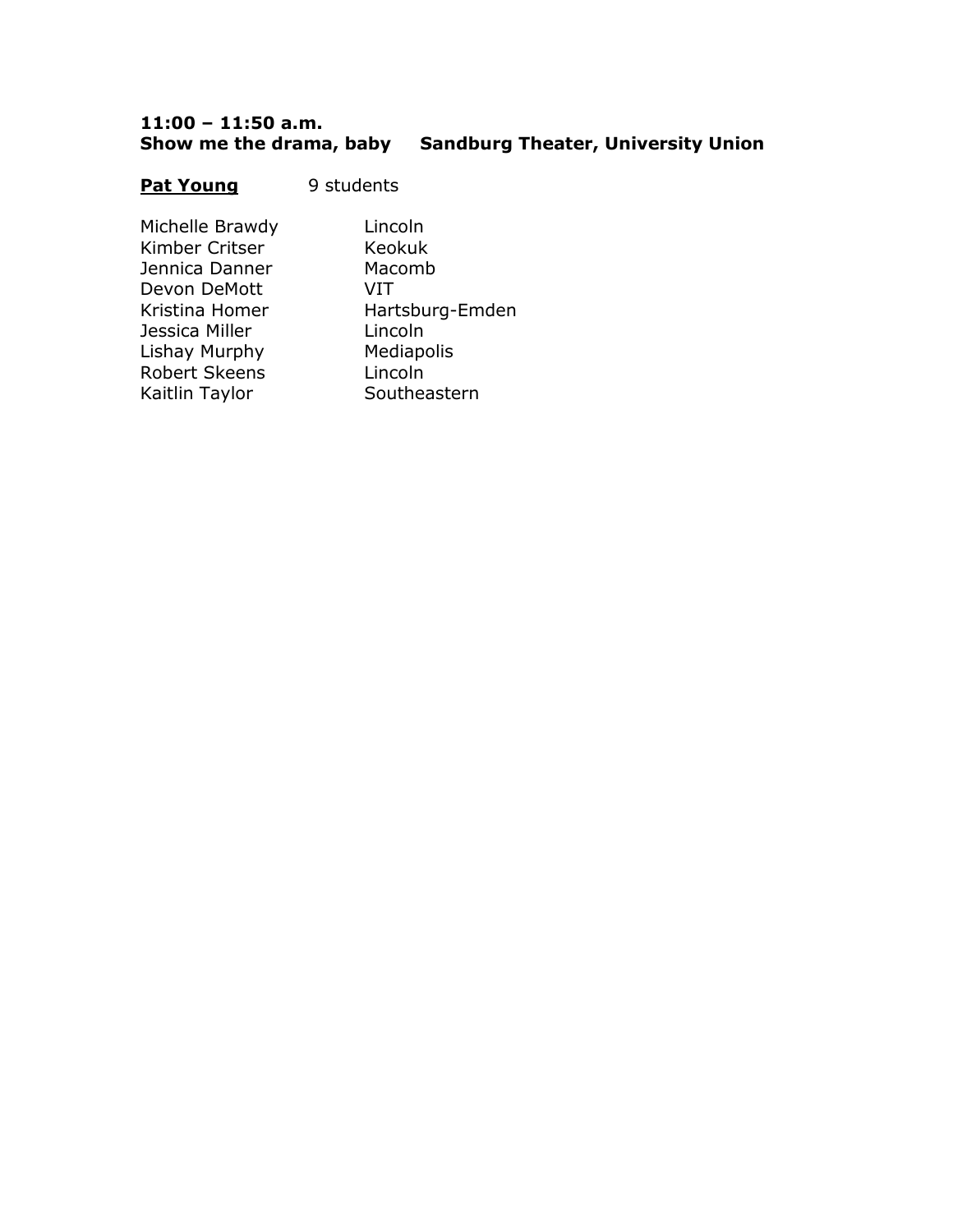#### **Making poetry from the news: the dangers and attractions Algonquin Room, University Union**

| <u>John Bradley</u>                                                                                                                                                                                                      | 12 students                                                                                                                               |
|--------------------------------------------------------------------------------------------------------------------------------------------------------------------------------------------------------------------------|-------------------------------------------------------------------------------------------------------------------------------------------|
| <b>Shelby Adcock</b><br>Colten Bradford<br>Ashton Dunlap<br>Katelyn Hillyer<br>Cody Jefferson<br>Kollin Kerker<br>Therese Pircon<br>Kaitlyn Rigdon<br>Sarah Ritter<br>Cody Roberts<br>Taylor Roberts<br>Amanda Rosendale | VIT<br>VIT<br>Southeastern<br>Macomb<br>Southeastern<br>Southeastern<br>Macomb<br>Macomb<br>VIT<br>Macomb<br>Southeastern<br>Southeastern |
|                                                                                                                                                                                                                          |                                                                                                                                           |